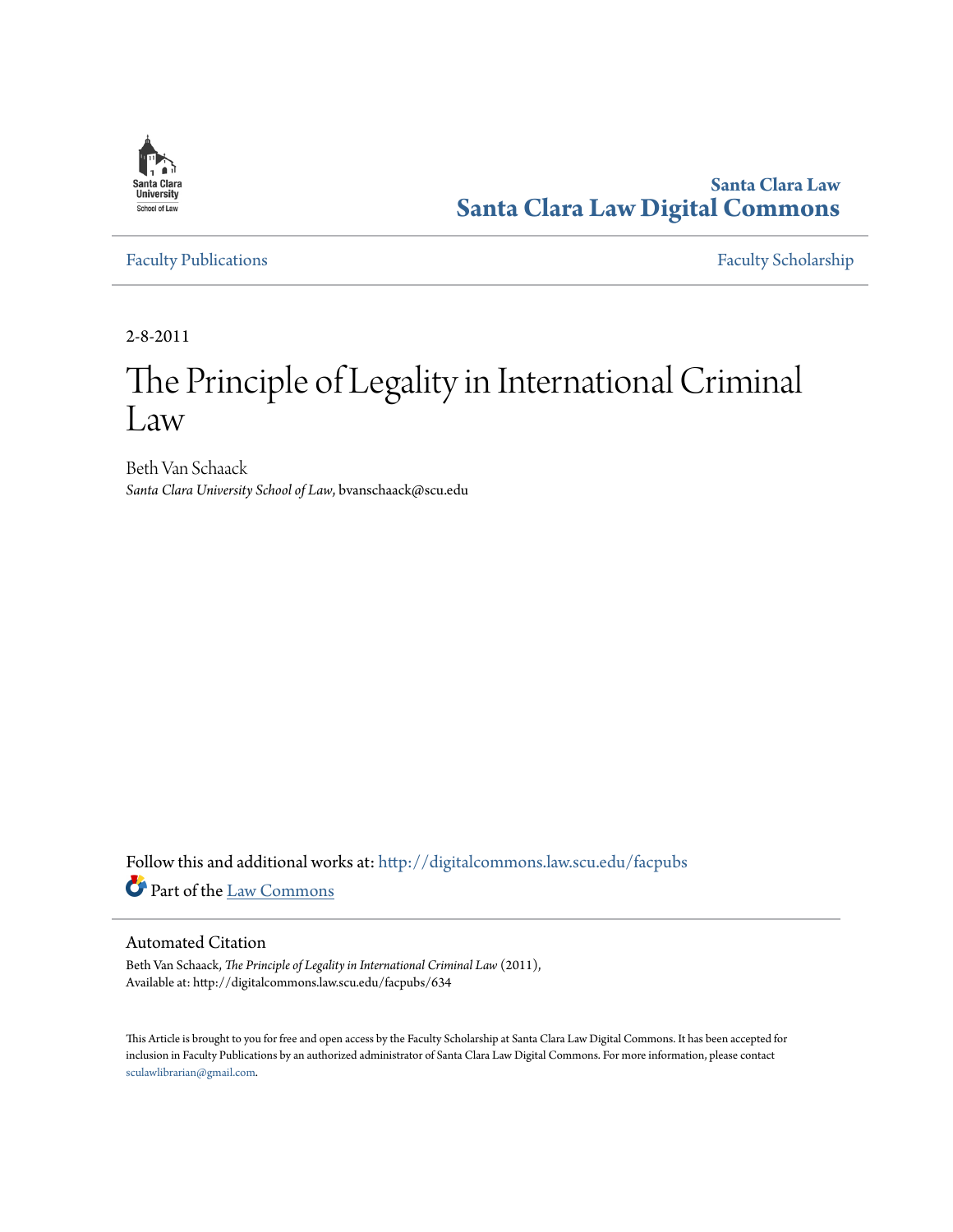# **THE PRINCIPLE OF LEGALITY IN INTERNATIONAL CRIMINAL LAW**

This panel was convened at 10:45 a.m., Thursday, March 26, by its moderator, Sandesh Sivakumaran of the University of Nottingham, who introduced the panelists: Beth Van Schaack of Santa Clara Law School; Darryl Robinson of Queen's University; Brad Roth of Wayne State University; Elisa Massimino of Human Rights First; \* and Theodor Meron of the International Criminal Tribunal for the Former Yugoslavia.

## **Introductory Remarks**

#### *By Sandesh Sivakumaran*†

The principle of *nullum crimen sine lege* is a fundamental principle of criminal law. It has particular resonance at the international level given the relative lack of clarity surrounding certain international legal norms. It was invoked before the International Military Tribunal at Nuremberg and the International Military Tribunal for the Far East and continues to be raised today, whether in relation to joint criminal enterprises before the International Criminal Tribunal for the Former Yugoslavia or ''child soldiers'' before the Special Court for Sierra Leone.

This panel is primarily about the *nullum crimen sine lege* principle; however, it is about more than just that principle. Panelists will consider broader ideas of legality in international criminal law, the legitimacy of international criminal law, and competing tensions within that body of law. They will address these issues from differing perspectives, and I expect they will take sharply contrasting views. In doing so, they will provide us with insight into international legal argumentation, interpretive attitudes of courts and tribunals, and competing philosophies of the nature of international criminal law. My thanks to each of them for taking the time to participate.

## **Legality & International Criminal Law**‡

#### *By Beth Van Schaack*§

The principle of *nullum crimen sine lege* (hereinafter ''NCSL'') provides a fundamental defense to a criminal prosecution. In addition to protecting rule of law values, the principle also polices the separation of powers by ensuring legislative primacy, and thus democratic legitimacy, in substantive rulemaking. NCSL has constitutional significance in many national systems and is a feature of all of the omnibus human rights instruments. Nonetheless, starting with the post-World War II proceedings and continuing with the ad hoc international tribunals, international criminal law (ICL) failed to fully implement this principle. A survey of cases reveals the ICL tribunals boldly applying new norms to past conduct. This was not the demure application of a judicial gloss to established doctrine. Rather, these tribunals engaged

<sup>\*</sup> Elisa Massimino did not submit remarks for the *Proceedings*.

<sup>†</sup> Lecturer, School of Law, University of Nottingham; International Legal Advisor to the Appeals Chamber, Special Court for Sierra Leone.

<sup>‡</sup> These remarks are based on a longer article on this topic: Beth Van Schaack, *Crimen Sine Lege: Judicial Lawmaking at the Intersection of Law & Morals*, 97 Geo. L. J. 119 (2008).

<sup>§</sup> Associate Professor, Santa Clara Law School.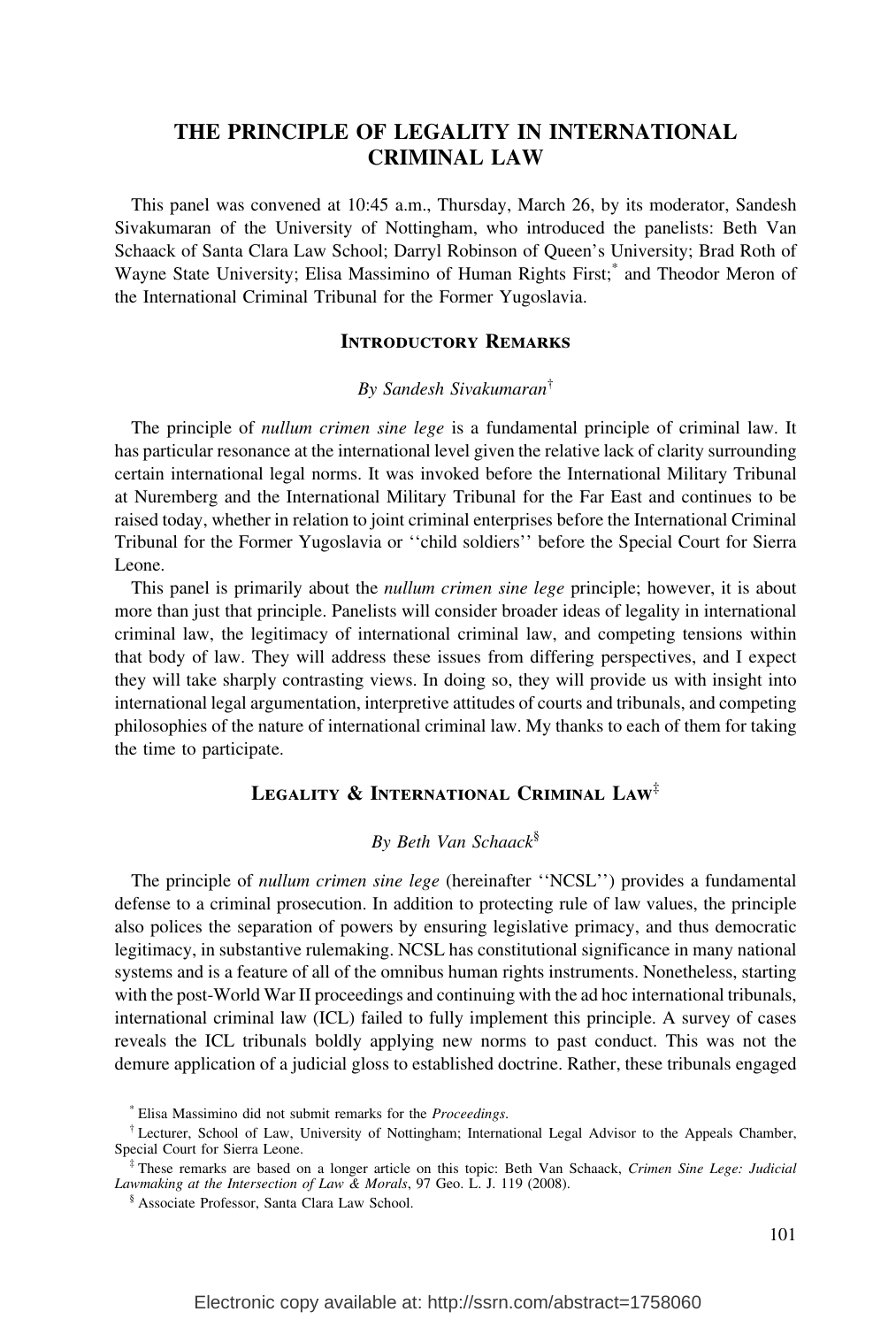in a full-scale, if unacknowledged, refashioning of ICL. Notwithstanding this expansive approach, the NCSL jurisprudence does not compromise the fundamental fairness of modern ICL proceedings because it is largely consistent with the international formulations of the principle, authoritative interpretations emerging from institutions charged with enforcing human rights protections, and the purposes underlying the NCSL principle.

Although the invocation of NCSL was ubiquitous in the early ICL proceedings, tribunals repeatedly rejected the defense through a series of interpretive devices, analytical claims, and methodological choices. One response was that the principle simply does not apply in ICL with the same force and effect as it does in the domestic order, given differences in the ways domestic and international law criminalize conduct. In addition, some international crimes existed primarily in customary law, which does not lend itself to a robust NCSL principle. Certain generative provisions (e.g., ''other inhumane acts'') constitute delegations to engage in normative judicial creativity within the bounds of *ejusdem generis*. As a result of this persistent indeterminacy in ICL, judges undertook more active judicial interpretation, improvisation, and innovation.

Adopting an expansive teleological approach, judges also characterized the principle of NCSL as a flexible principle of justice that can yield to competing imperatives. Thus, courts balanced considerations of fairness towards an accused against other objectives: the condemnation of brutal acts, ensuring individual accountability, victim satisfaction and rehabilitation, the preservation of world order, and deterrence. Judges employed a complex interplay of arguments about immorality, illegality, and criminality when faced with NCSL defenses. So, where a particular norm clearly gave rise to state responsibility, tribunals had little trouble also ascribing penal consequences to breaches of that norm. They elided immorality and criminality and rejected the defense in the face of *malum in se* conduct*.* This reasoning was most palatable when applied to mass atrocities and heinous conduct that, for whatever reason, fell outside of extant positive law. These moves were more problematic with respect to morally contested conduct, such as the enlistment of child soldiers.

In considering NCSL defenses, jurists developed rules of recognition that made use of the multiplicity of sources of international law to either identify an applicable rule of decision or to conclude that the defendant was effectively and sufficiently on notice that his conduct was subject to sanctions. Most frequently, courts resorted to customary international law (CIL) to fill gaps in positive law. Courts also relied upon domestic law to reason that the defendant could not have reasonably or plausibly believed that his conduct was lawful.

The principle of legality is formulated in human rights instruments to make important allowances for international law norms and to express the international community's approval of the legality licenses taken after World War II. In applying the NCSL provision in its constitutive statute, the European Court of Human Rights has developed a methodology that involves several interrelated inquiries of relevance to ICL. According to this methodology, where judicial developments are consistent with the essence of an offense and could have been reasonably foreseen, the prosecution is not arbitrary or unjust. In particular, the Court will find no violation where the basic ingredients of a criminal offense remain unchanged, but non-core elements are added, modified, or abandoned. In addition, the Court will also look to changes in society that might render an old rule anachronistic. Where there is considerable uncertainty in the law, the Court considers the populace essentially on notice that the law is in flux and could be interpreted adversely to them in the future. In terms of determining the accessibility of the relevant rule, the Court will look to domestic and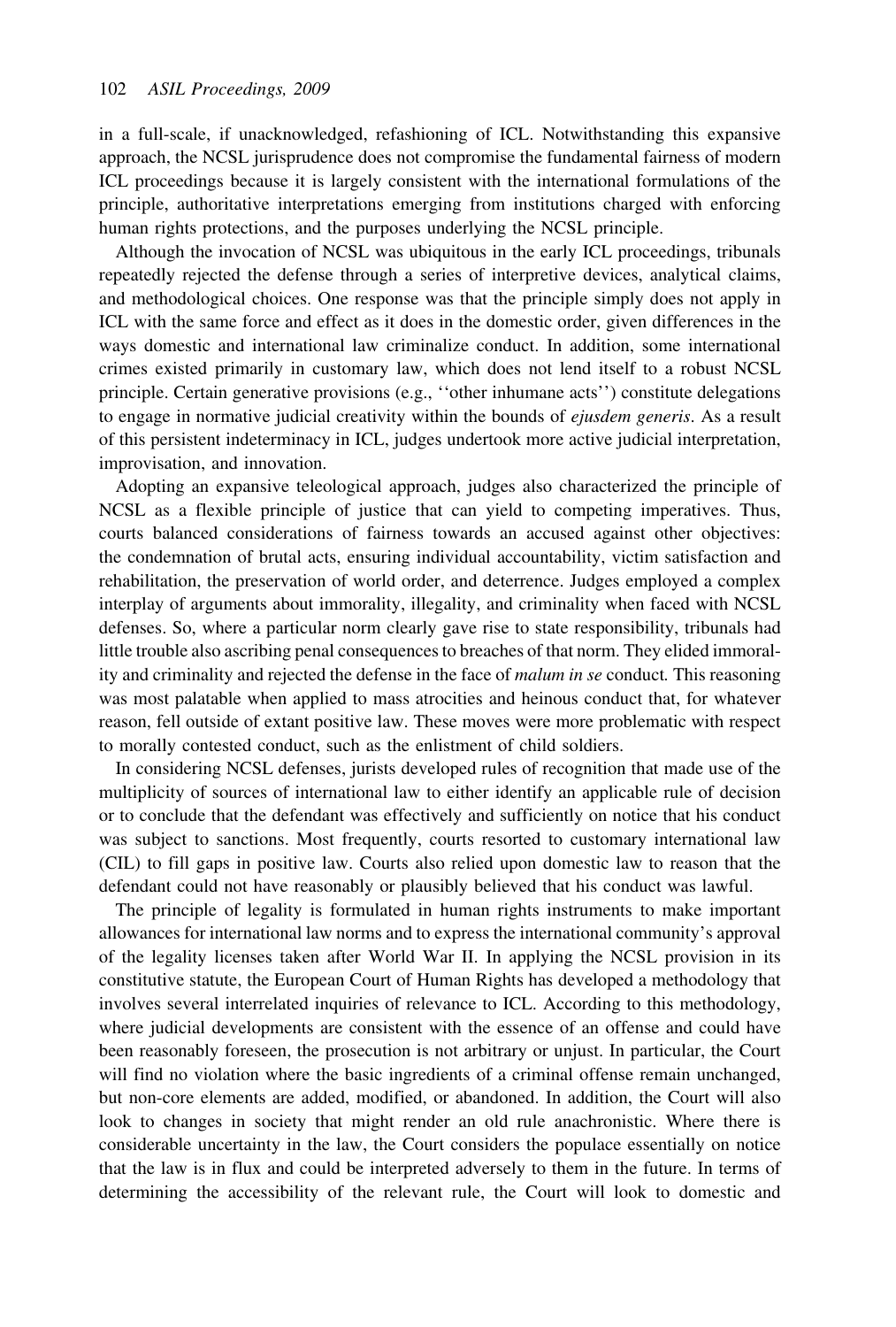international law to determine if defendants were on notice that their conduct was potentially subject to sanction.

Applying this methodology to ICL, it is apparent that key developments prior to the establishment of the two ad hoc criminal tribunals effectively put defendants on fair notice of the possibility of criminal liability for abusive practices and expansive forms of participation committed within a range of circumstances. The near-universal acceptance of international human rights concepts in the global consciousness was foremost among these developments. The changing nature of armed conflict, coupled with the human rights regime's incursions into state sovereignty, gave notice of the likelihood that the well-developed norms and penal proscriptions governing international armed conflicts would eventually extend to noninternational armed conflicts.

In terms of foreseeability, many international crimes are, in effect, umbrella crimes containing heterogeneous constitutive offenses that find analogs in domestic crimes of murder and mayhem. Where the conduct is already forbidden by independent sources of law reflecting a clear social consensus, identifying these acts as international crimes simply triggers international jurisdiction. The reinvigoration of the International Law Commission's project on establishing a permanent international criminal court also contemplated more expansive definitions of international crimes than had been employed during World War II. In short, between analogous prohibitions contained in domestic penal law, extant international law, and the human rights treaties, anyone in the Former Yugoslavia, Rwanda, or Sierra Leone was capable of honestly attempting to conform his or her behavior to the law.

The NCSL jurisprudence is also consistent with the animating purpose behind the principle. Unfairness clearly results when an individual is held liable under a new rule that could never have been anticipated. Where conduct is *malum in se* by brutally intruding on the rights and legitimate interests of others, perpetrators cannot be excused from blame when international legal rules are underdeveloped. Blameworthiness is not negated when an individual is sanctioned in the absence of positive law under these circumstances.

There is no question that the lines of reasoning employed by the ad hoc tribunals occasionally produced substantive justice at the expense of strict legality. A meta-critique of this jurisprudence is that judges were insufficiently self-conscious about their forays into judicial lawmaking. Where judges engage in lawmaking, they should acknowledge the dilemmas inherent in doing so and proceed in a rational and principled fashion with the recognition that there are certain institutional responsibilities attendant to this process. A more calibrated approach would be to adopt narrower rulings with respect to conduct that approaches the boundary between legality and illegality. By contrast, judges should feel freer to develop ICL where no one could credibly believe the conduct was acceptable. In addition, the courts should tread more carefully when applying novel and expansive forms of liability without clear analogs in domestic law. In these tough cases, courts should consider announcing new rules in dicta for prospective application.

The rate of change in ICL is slowing significantly. As a maturing system of law, most of the next phase of the evolution of ICL will happen at the outer edges of doctrine, where the implications of new ideas are perhaps less dramatic. Unlike its ad hoc brethren, the International Criminal Court is governed by a robust NCSL provision that prohibits not only the retroactive application of law but also mandates strict construction in favor of the defendant. In addition, Article 21 sets forth a sources hierarchy that may limit the Court's ability to refer to more expansive customary international law prohibitions. It remains to be seen to